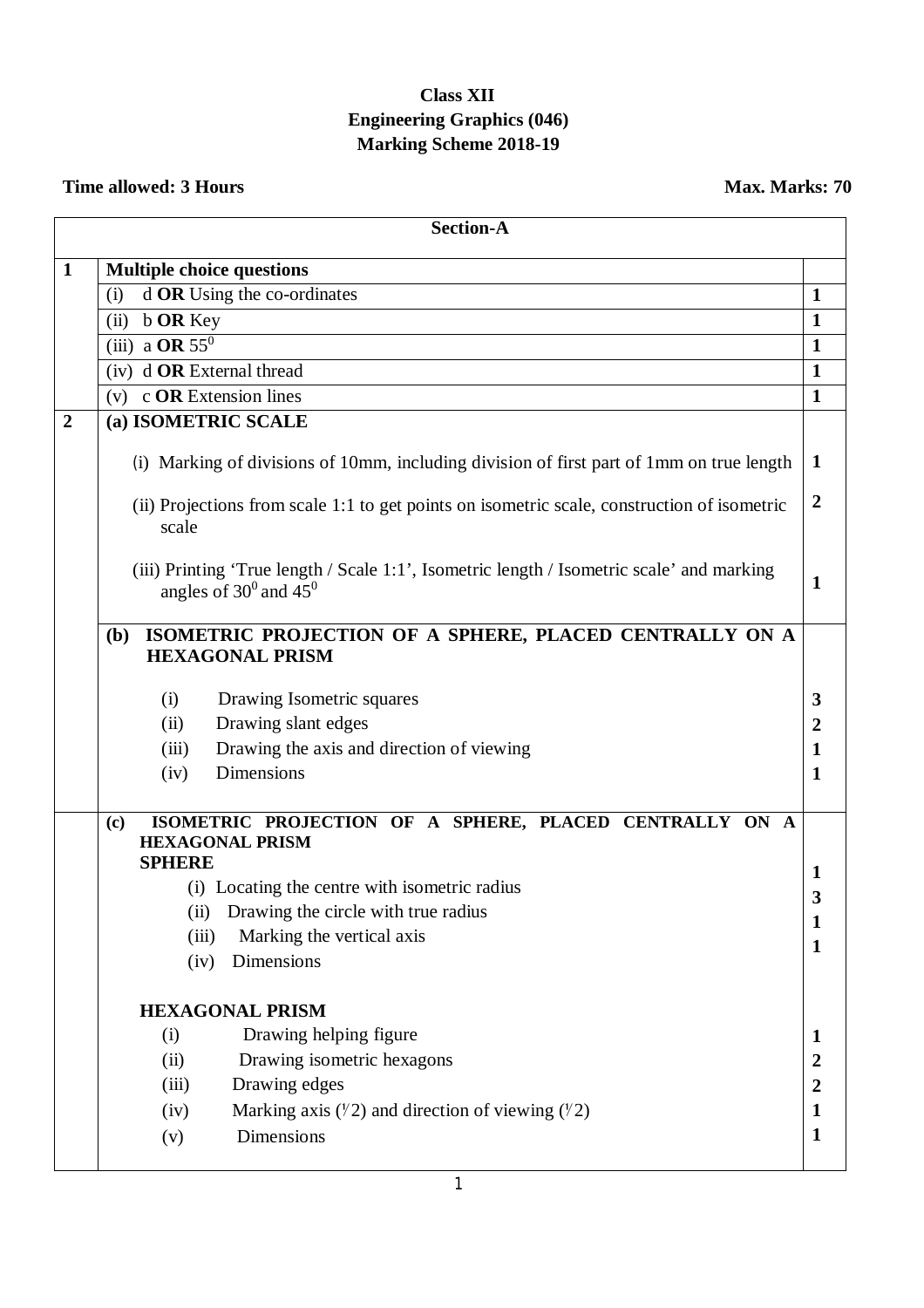| $\overline{\mathbf{3}}$ | (a) KNUCKLE THREAD PROFILE                                                               |                                             |
|-------------------------|------------------------------------------------------------------------------------------|---------------------------------------------|
|                         |                                                                                          | 3                                           |
|                         | Distance, equal to pitch, marked correctly.<br>(i)                                       | $\boldsymbol{2}$<br>$\overline{\mathbf{3}}$ |
|                         | Semi-circular profile for threads (minimum two), drawn correctly<br>(ii)                 |                                             |
|                         | Dimensions and hatching lines<br>(iii)<br><b>OR</b>                                      |                                             |
|                         |                                                                                          |                                             |
|                         | <b>SQUARE NUT</b>                                                                        |                                             |
|                         | <b>FRONT VIEW:</b>                                                                       | $\overline{2}$                              |
|                         | (i) Boundary lines with hidden lines showing threads with axis vertical and two opposite | $\mathbf{1}$                                |
|                         | edges parallel to V.P.                                                                   |                                             |
|                         | (ii) Drawing arc with radius R.                                                          |                                             |
|                         | TOP VIEW:                                                                                | $\overline{2}$                              |
|                         | (i) Drawing three circles as per convention.                                             | $\mathbf{1}$                                |
|                         | (ii) Square, circumscribing chamfer circle.                                              |                                             |
|                         |                                                                                          | $\overline{2}$                              |
|                         | DETAILS:                                                                                 |                                             |
|                         | Dimensions.                                                                              |                                             |
|                         | (b) PAN HEAD RIVET                                                                       |                                             |
|                         |                                                                                          |                                             |
|                         | (i) Front view with its axis vertical.                                                   | $2\frac{1}{2}$                              |
|                         | (ii) Top view.                                                                           | $1\frac{1}{2}$                              |
|                         | (iii) Dimensions.                                                                        | $\mathbf{1}$                                |
|                         | <b>OR</b>                                                                                |                                             |
|                         | <b>COLLAR STUD</b>                                                                       |                                             |
|                         |                                                                                          |                                             |
|                         | (i) Front view with its axis horizontal.                                                 | $2^{1/2}$                                   |
|                         | (ii) Side view.                                                                          | $1\frac{1}{2}$                              |
|                         | (iii) Dimensions.                                                                        | $\mathbf{1}$                                |
|                         |                                                                                          |                                             |
| $\overline{\mathbf{4}}$ | SOCKET AND SPIGOT COTTER JOINT (ASSEMBLY)                                                |                                             |
|                         | (i) FRONT VIEW, UPPER HALF IN SECTION                                                    | 7                                           |
|                         | (a) Drawing the upper half portion of socket and spigot arrangement, clearance on both   | 3                                           |
|                         | sides of cotter and 4mm clearance between inner walls                                    | $\overline{2}$                              |
|                         | (b) Drawing the lower half portion of socket and spigot arrangement                      | $\overline{2}$                              |
|                         | (c) Drawing the cotter                                                                   |                                             |
|                         | (d) Drawing the hatching lines                                                           |                                             |
|                         |                                                                                          |                                             |
|                         | (ii) LEFT SIDE VIEW                                                                      |                                             |
|                         | (a) Drawing 5 circles                                                                    | 5                                           |
|                         | (b) Drawing the hatching lines                                                           | 1                                           |
|                         | (c) Drawing cotter                                                                       | $\frac{1}{2}$                               |
|                         | (d) cutting Plane                                                                        | $\frac{1}{2}$                               |